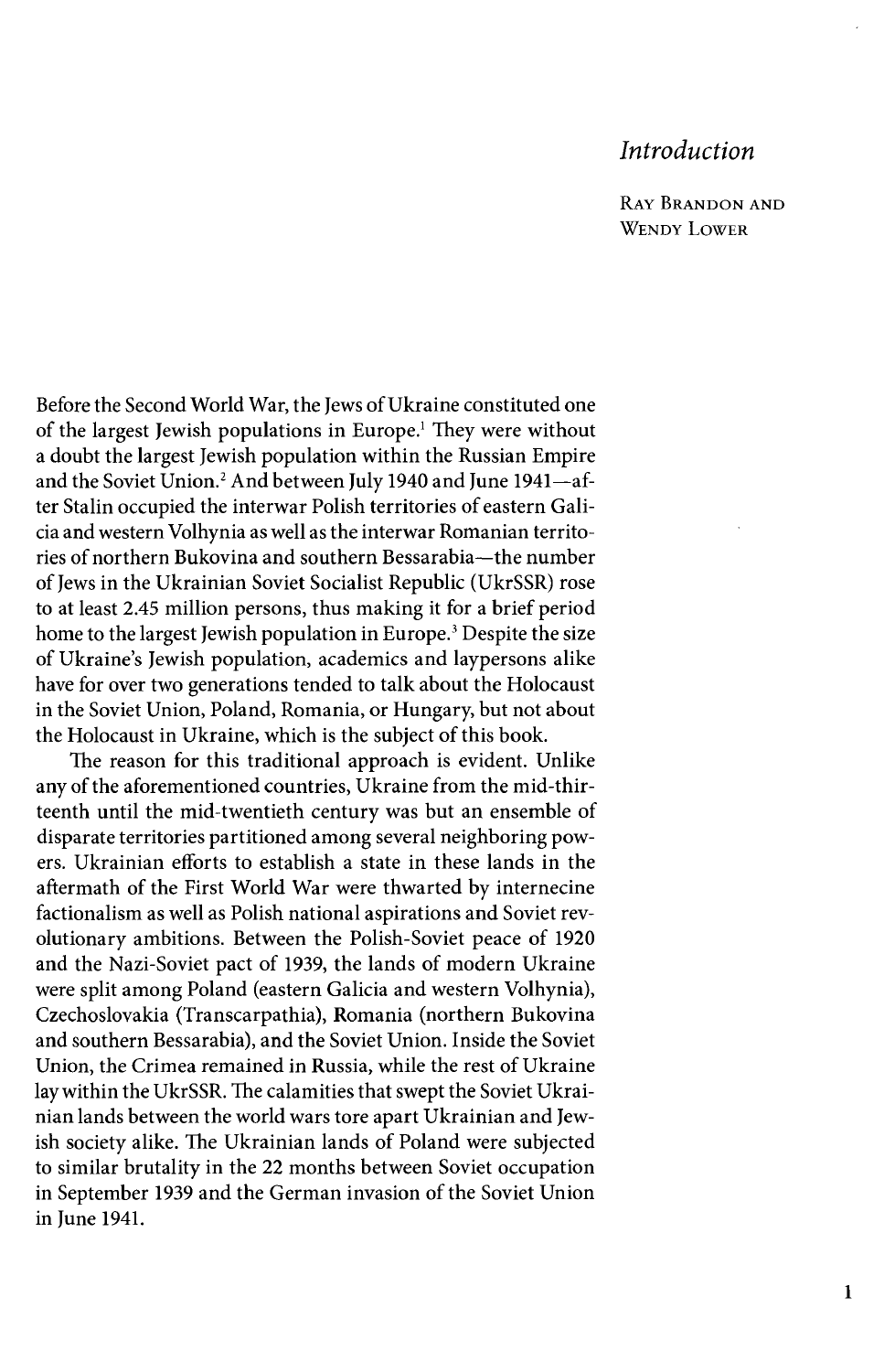Although so many Jews lived throughout the Ukrainian lands, the Jewish inhabitants of Ukraine did not form a cohesive Jewish community. Nor did the Jews of Ukraine form a culturally Ukrainian Jewry. The Jews of Ukraine were greatly influenced by whichever occupying country they found themselves a part of—this applies in particular to the legacies of Austrian and then Polish rule in western Ukraine in the first four decades of the twentieth century. When the Jews of these lands identified with a culture outside their community or assimilated, they most often chose the dominant culture in the towns where they resided, whereas Ukrainians overwhelmingly lived in the countryside. Those urban cultures therefore tended to be Austro-German, Polish, or Russian. Nonetheless, when Nazi Germany invaded the Soviet Union in June 1941, almost all the Jews of Ukraine found themselves in the recently aggrandized UkrSSR.

Stalin—in a spectacle of revolution played out against a backdrop of *Realpolitik*—had by July 1940 nearly unified Ukraine for the first time in history. Hitler would dismantle Ukraine again. This re-partitioning of Ukraine was not intended by Alfred Rosenberg, the Nazis' chief ideologue and later Germany's minister for the occupied eastern territories. He had hoped to create an enormous unified Ukrainian state under German suzerainty stretching from Lviv to Stalingrad (today Volgograd).4 Hitler equivocated for several months, but ultimately dispensed with Rosenberg's proposals shortly before a key meeting of Germany's highest leadership on July 16, 1941.<sup>5</sup> Parts of Ukraine fell to the General Government (those parts of the occupied interwar Polish state not incorporated into Germany) and Romania instead of Rosenberg's Reich Commissariat Ukraine *(Reichskommissariat Ukraine,* RKU). (See map 1.2 in chapter 1.)

As a consequence of this impromptu partitioning of Ukraine in July 1941, the term Holocaust in Ukraine has come to refer first and foremost to the Wehrmacht-administrated territories and the RKU. The Holocaust in Galicia is technically a part of the Holocaust in Poland, while the Holocaust in Transnistria is a part of the Holocaust in Romania and the Holocaust in Transcarpathia is a part of the Holocaust in Hungary. These distinctions in Holocaust history reflect the role of the various occupying powers and their administrations in shaping and implementing policies of mass murder in their respective parts of Ukraine. However, in all of these various regions, the majority of the population was Ukrainian, and regardless of the nature of the regime in place, large numbers of the co-perpetrators, the rescuers, the bystanders, and of course the fellow victims were Ukrainian. And no matter who held these territories in early 1939, 1940, or late 1941, these lands now make up one country: Ukraine.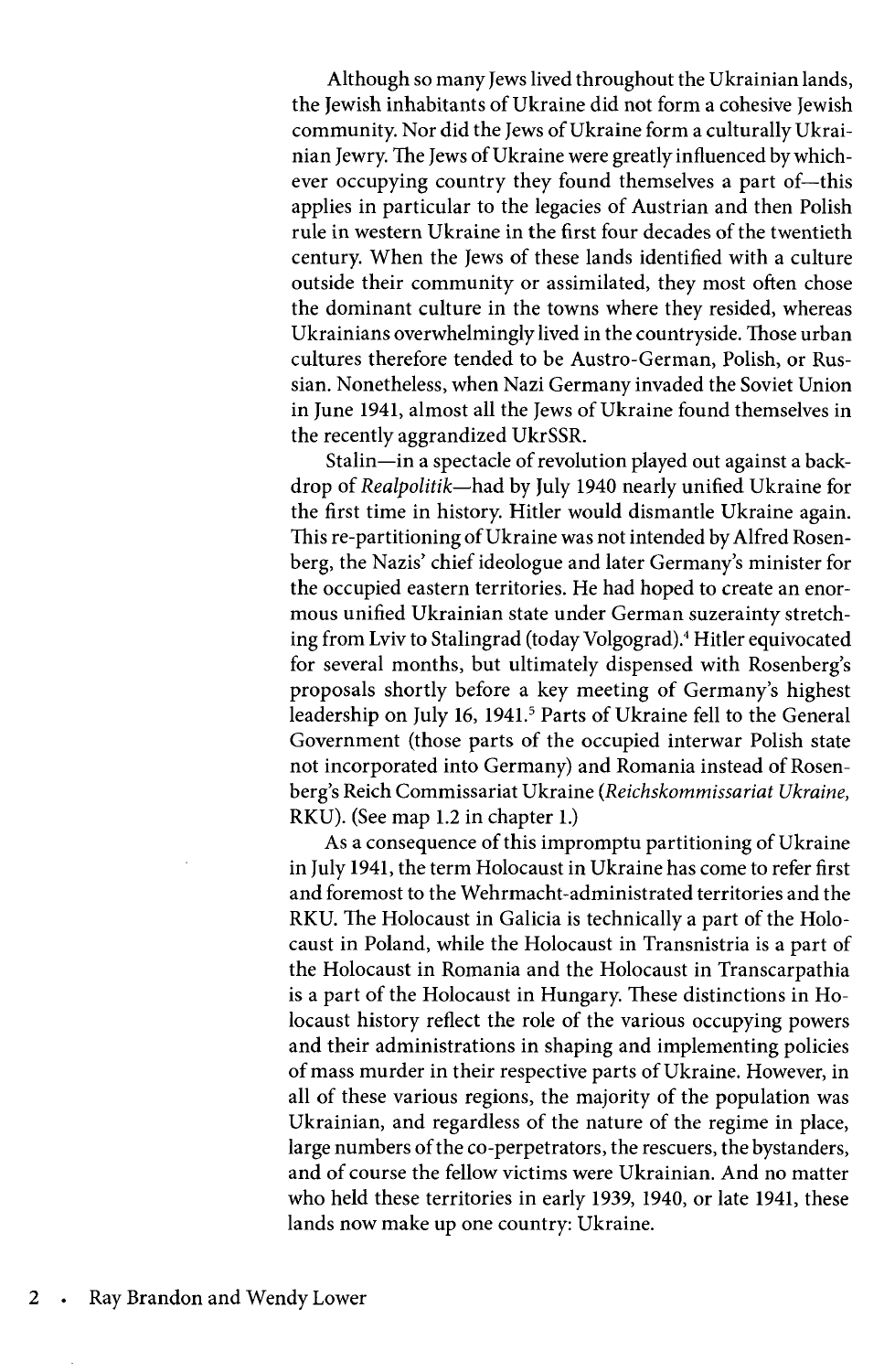A comprehensive history of the Holocaust in Ukraine as a whole has not been written. This may surprise general readers, but they must bear in mind that Holocaust Studies as an academic field began to develop only in the late 1970s. Until the mid-1990s, Holocaust survivor and historian Philip Friedman and historian Shmuel Spector of Yad Vashem, Israel's Holocaust memorial authority, were among the few scholars to focus specifically on Ukraine.

Before the Second World War, Friedman, a native of what is today the Ukrainian city of Lviv, was already an established historian of Polish Jewry and, like Emmanuel Ringelblum in Warsaw, collected materials during the war to ensure that the history of the Holocaust could be written. After the war, Friedman served as the first director of the Central Jewish Historical Commission in Poland, and he is considered by many the "father of Holocaust history" due to his early postwar writings. However, Friedman's scholarly career was cut short when he died in 1960 at age 59. Friedman's work was of course well known to the few specialists studying the Holocaust at the time, but not until 1980 were Friedman's numerous essays and lectures collected and published in English under the title *Roads to Extinction.* One chapter of the Friedman collection was an 80-page essay on the Holocaust in Lviv. This essay, as historian Lucy Dawidowicz wrote in her review in *The New York Times,* was "the definitive work on the subject and an unfulfilled promise of what could have been a book-length history of the major community of Galician Jews."6

Aside from Friedman, the only major work to address the Holocaust in Ukraine in detail was Shmuel Spector*'s The Holocaust of Volhynian Jews, 1941-1944,* which appeared in Hebrew in Israel in 1986, followed by an English edition in 1990.<sup>7</sup> This book was the first systematic regional history of the Holocaust in Ukraine and in many ways a model in terms of its scope and its range of sources (in all the major languages). Drawing from contemporary German documents and survivor testimony housed in archives in the United States, Poland, and Israel as well as from the memorial books *{yizkor bikher)* compiled by survivors from various prewar Jewish communities, Spector shed new light on the history of the ghettos, Jewish councils, massacres, rescuers, and resistance movements in this rural western region. The works of Friedman and Spector remained exceptions, however. Ukraine was of course mentioned in general Holocaust histories,<sup>8</sup> works dedicated to certain aspects of the Holocaust,<sup>9</sup> studies of key German institutions involved in the Holocaust,10 examinations of Nazi occupation policy in the Soviet Union, $^{11}$  Ukrainian history, $^{12}$  and surveys about Soviet Jewry, $^{13}$  to name the most obvious fields. But references to the Holocaust in Ukraine usually drew from many of the same sources and focused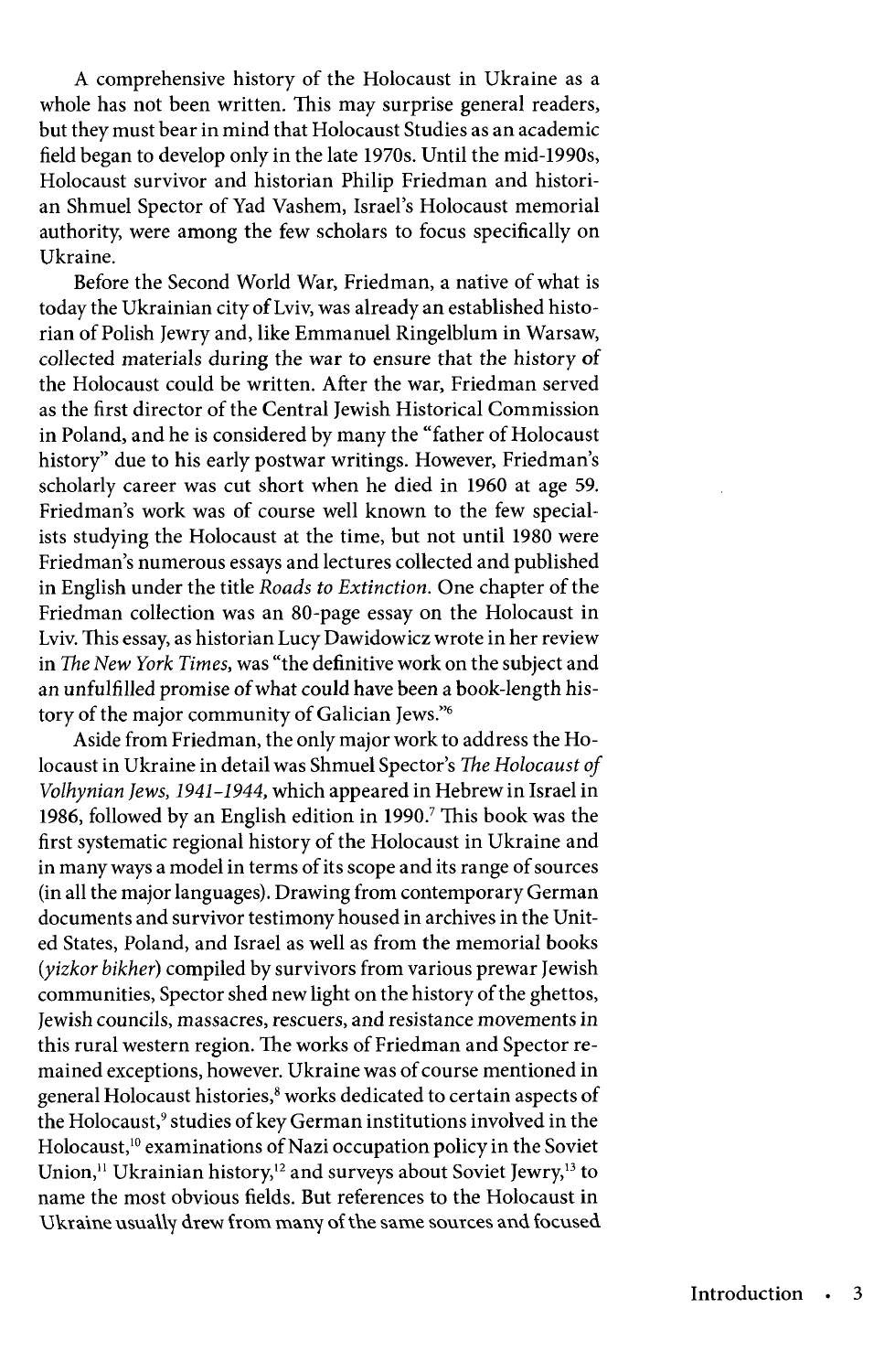on many of the same episodes. Not only could these materials become redundant in this respect, but an effort to synthesize them would not on its own yield a comprehensive overview. Save for a few exceptional works such as Raul Hilberg's three-volume study *The Destruction of the European Jews*,<sup>14</sup> many of these studies were limited to the mass shootings of Jews carried out by the mobile SSpolice task forces, the Einsatzgruppen, in 1941 and early 1942.

This small body of literature, together with the *Encyclopedia Judaica*15 and Ilya Ehrenburg and Vasily Grossman's *The Black* Book: The Ruthless Murder of Jews by German-Fascist Invaders *throughout the Temporarily-Occupied Regions of the Soviet Union*,<sup>16</sup> constituted most of what was available in English. There also existed a few published memoirs by survivors, but these too were scarce before the early 1980s and dedicated primarily to the unrepresentative region of Galicia, with particular attention given the region's principal city, Lviv.<sup>17</sup> Even after the appearance of dozens of memoirs in the mid-1980s and 1990s, the bulk of the material available still addressed primarily eastern Galicia. This focus on Lviv in particular was probably reinforced in part by a set of photographs taken during the pogrom there immediately after the Germans arrived.

The other significant work concerning the fate of Ukraine's Jews that bears mentioning here is Anatolii Kuznetsov's 1967 book *Babi Yar: A Documentary Novel,* which told the story of Dina Pronicheva, one of few survivors of the massacre of Kievan Jewry carried out by Special Commando 4a and several Order Police battalions at the ravine Babi Yar.<sup>18</sup> Due to the size of this massacre—33,771 Jews were shot in two days—it was inevitable that this particular Nazi killing operation came to stand out. Thus, to the extent that the general public in the West gave any thought to the murder of Ukraine's Jews prior to the 1990s, attention was given by and large to Lviv, July 1941, and the Kiev massacre, September 1941.

Lviv and Kiev were no doubt significant episodes, but they provide limited insight into the history of the Holocaust in Ukraine as a whole. With regard to pogroms in general, the available evidence shows that these took place primarily in Galicia and Volhynia, the interwar Polish territories seized by the Soviet Union in September 1939.19 Where the Lviv pogrom is concerned, the mixture of German incitement and participation, spontaneous Ukrainian action, and advance planning by Ukrainian nationalist extremists—all of which were involved—is still being debated. The Lviv pogrom was partly fueled by the murder of some 2,500 Soviet political prisoners *before* the Red Army's retreat.<sup>20</sup> The subsequent anti-Jewish violence, however, revealed that a large number of local Gentiles believed strongly enough in "Judeo-Bolshevism" to vent their fury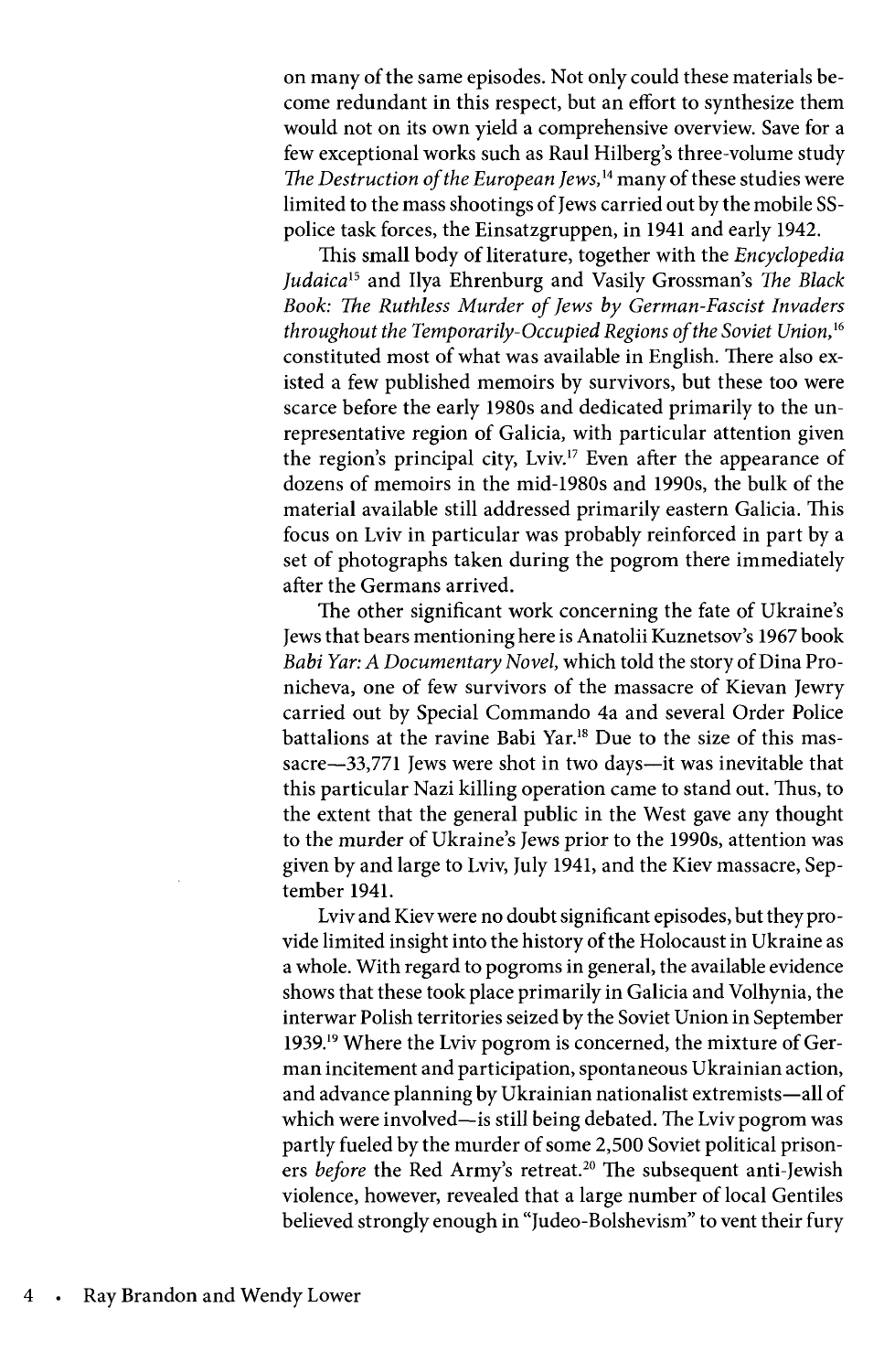on thousands of innocents. In the light of what followed, the Lviv pogrom was also a brief episode in the destruction of that city's Jewish population. Most of Lviv's Jews were shot, gassed at Belzec, or worked to death over a period of three years.

Outside Galicia, neither "resettlement" to death camps, nor pogroms, nor forced labor was typical for the fate of Ukraine's Jews. Far more frequent in these lands was the kind of slaughter that took place at Babi Yar. However, the Kiev massacre was itself a unique episode in that the major *Aktion* here took place within days of the city's occupation as opposed to weeks in other large cities.21 The immediate pretext here was a series of massive explosions in Kiev caused by Soviet mines timed to explode after the Germans arrived. Instead of being registered, isolated, forced to clear rubble, tank obstacles, and mines, and perhaps exploited for other kinds of labor—a period of time that usually lasted six to eight weeks—Kiev's Jews were shot almost within two weeks of German occupation. Here the Wehrmacht worked particularly closely with the SS and police forces in Kiev, from making the decision, to printing the posters telling the Jews where to gather, to blasting the walls of the ravine to cover the dead. The decision may even have involved coordination with the authorities in charge of housing seeking to shelter those made homeless by the Soviet mines and the subsequent fires. Rather than being quintessential examples of how the murder of Ukraine's Jews unfolded, Lviv and Kiev were singular episodes, the most extreme examples of the 1941 pogroms on one hand and the first wave of mass shootings on the other.

The relatively slow development of research on the Holocaust in Ukraine stemmed from a combination of at least four major factors. First, as Holocaust Studies established itself as a field, it addressed other key issues first. The records of the German military, the various German ministries and occupation authorities, the catalogued records of the Nuremberg Trials, the Einsatzgruppen reports, survivor testimonies and the yizkor books as well as some records of postwar German criminal investigations were all available to scholars in the West before the 1980s. Instructive, useful preliminary studies at the regional level could have been written. Shmuel Spector did so. In the beginning, however, Holocaust Studies had other problems to tackle, the main ones being the highest decision-making levels of the Third Reich and the debate that erupted early on between "the intentionalists" and "the functionalists," the argument between those who believed that the extreme antisemitism of Hitler and his top leaders drove the policy of the "Final Solution" deliberately toward mass murder versus those who believed that conflicts among competing bu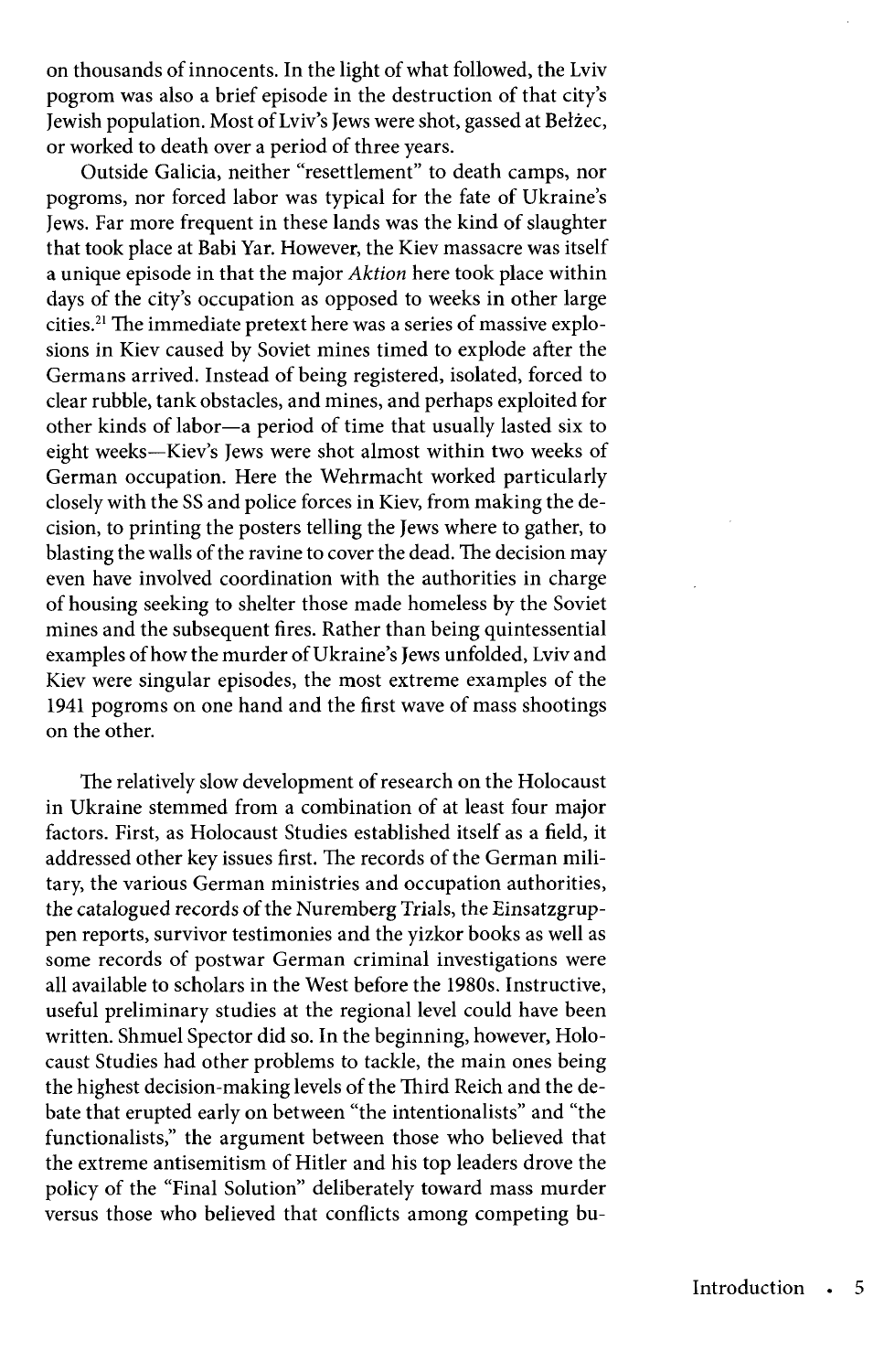reaucracies and ambitious lower-level functionaries had the cumulative effect of pushing anti-Jewish policy toward a program of systematic, mass murder.

Second, and in some ways an extension of the above, was what might be called an "Auschwitz syndrome." For understandable reasons, many historians, philosophers, and political scientists as well as the general public focused on the killing centers and the use of railroads to deport Jews to Auschwitz-Birkenau, as well as to Sobibór, Chełmno, Bełżec, Majdanek, and Treblinka, where altogether as many as 3 million men, women, and children were gassed and cremated in the way a factory receives and processes raw materials and disposes of the remnants. A uniquely horrific and criminal invention on the part of Nazi Germany, Auschwitz became the central symbol of modernity derailed, the nadir of Western civilization. Almost inevitably, academic and public interest in one aspect was bound to lead to neglect elsewhere. Country and regional studies had to wait. Ukraine was hardly alone in this respect.

Third, until 1991, scholars lacked access to the regional archives of the former Soviet Union. It was not until the successor states opened these repositories that the study of the Holocaust (and other previously taboo topics) could incorporate materials that had been located behind the Iron Curtain. Throughout the Cold War, Soviet officialdom—with few exceptions—sought to repress any discussion of the unique fate of Jews under Nazi rule, i.e., the fact that the Germans aimed for "100-percent solutions" where the Jews were concerned. Instead of being acknowledged as Jews, the Jewish victims of the Holocaust in the Soviet Union were often relegated to the category of "peaceful citizens." This manifestation of Soviet antisemitism guaranteed that the archives in Ukraine remained closed until the Soviet Union collapsed.

Fourth, Ukraine's prewar and wartime history of partition at the hands of Poland, Russia, Romania, Hungary, and Germany placed considerable linguistic demands on any scholar trying to gain an overview of how the Holocaust unfolded in Ukraine. In addition to the German, Russian, Ukrainian, and Polish secondary literature and primary sources to be considered, any study would naturally benefit from the use of Yiddish and Hebrew materials and literature. These are but the most obvious languages. Romania contributed two armies to the German invasion of the Soviet Union, while Hungarian and Slovak troops not only marched through central Ukraine in 1941, they also provided security forces for civil and military administered Ukraine in 1942 and 1943.<sup>22</sup> Overall, the study of most aspects of Ukrainian history and Holocaust history is linguistically demanding, the combination of the Holocaust in Ukraine all the more so.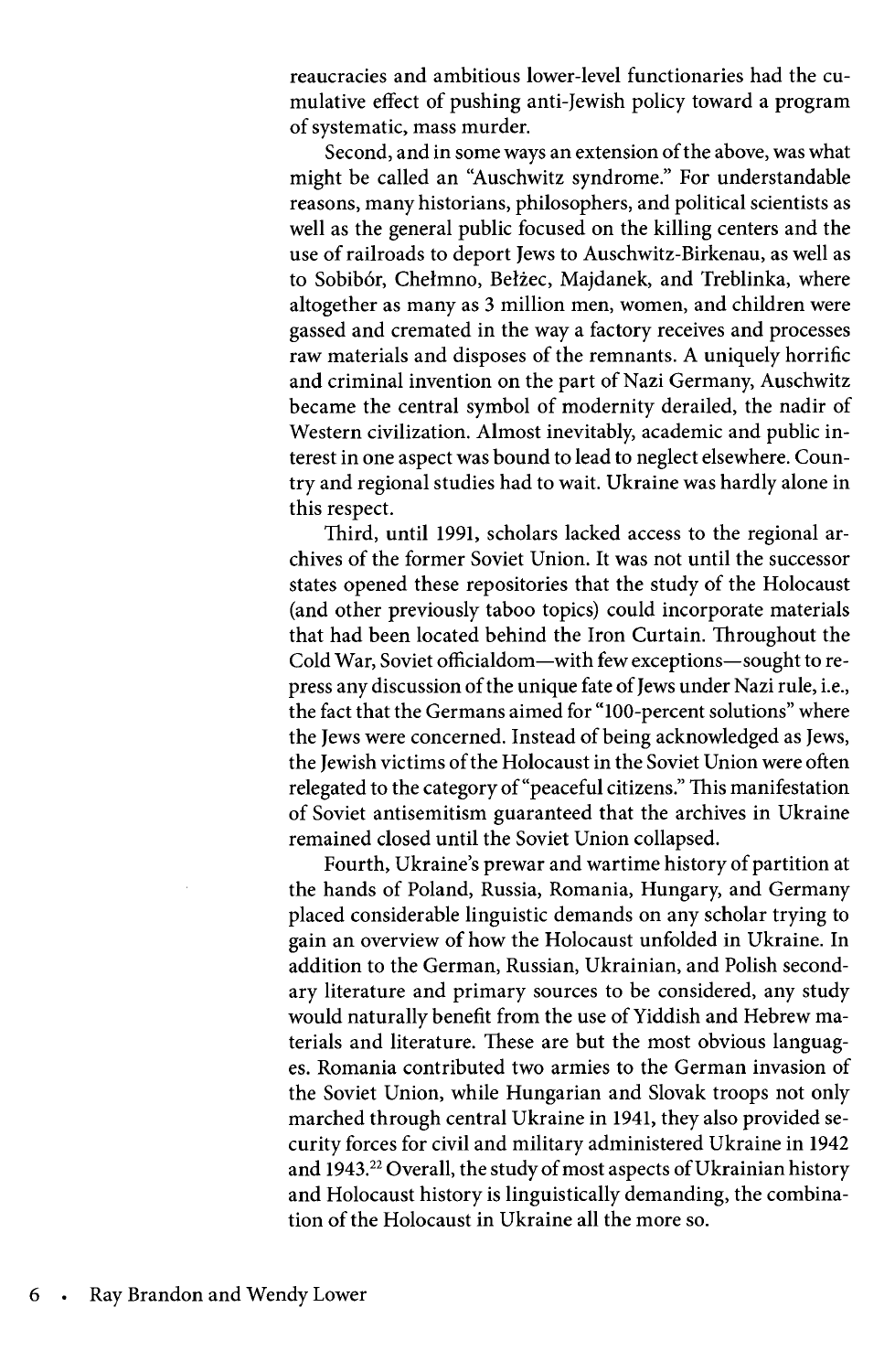Consequently, more than 30 years after Friedman's death, and 15 years after Dawidowicz's review of *Roads to Extinction,* in which she hinted that the field was wide open, scholars had yet to pick up where Friedman left off and address the Holocaust in Ukraine as a specific topic within the emerging field of Holocaust Studies.<sup>23</sup> It was only in 1996, when two major works on Galicia, by Dieter Pohl and Thomas Sandkiihler, appeared in Germany, that the study of the Holocaust in Ukraine was given new impetus.<sup>24</sup>

This volume aims to build on what is generally known about the Holocaust in Ukraine outside the city limits of Kiev and Lviv and to take the study of these events beyond 1941 and 1942. Geographically, these chapters cover almost all of present-day Ukraine. Chronologically, they span the prewar, wartime, and postwar periods. This collection provides a greater context for understanding the causes, forms, and consequences of the Holocaust in Ukraine. It sets familiar issues such as the Einsatzgruppen, ghettos and camps, and local collaborators against the backdrop of Jewish-Ukrainian relations, Ukrainian history, German-Ukrainian ties, Soviet crimes, the German home-front, Polish-Ukrainian intercommunal violence, and the German-Romanian alliance.

For sources, the chapters here draw not only from the records long available in the United States, Germany, Poland, and Israel, but also from archives in the former Soviet Union and the extensive holdings of the United States Holocaust Memorial Museum (USHMM). The archival material also includes postwar criminal investigations of alleged perpetrators in West Germany as well as the court records of cases that went to trial and the verdicts that followed. Several of the scholars in this volume were among the first Holocaust historians to explore the contents of the former Soviet archives—whether in Ukraine or at the United States Holocaust Memorial Museum. The USHMM, through its program of microfilming material from across Europe, has guaranteed that the vast holdings of the many regional and national repositories in Ukraine are now accessible in a central archive in Washington, D.C. The existence of a U.S.-based repository and an institution such as the Center for Advanced Holocaust Studies, where scholars can meet and exchange ideas, was central to the completion of this book, as was the funding provided by the museum through the Summer Research Workshop Program and other fellowships.

The first chapter—by Dieter Pohl, senior researcher at Munich's Institute of Contemporary History—is essentially two chapters in one: an overview of the Holocaust in Ukraine during military administration, and a survey of the Holocaust in the civil administered RKU. He places the first mass killings by the Ein-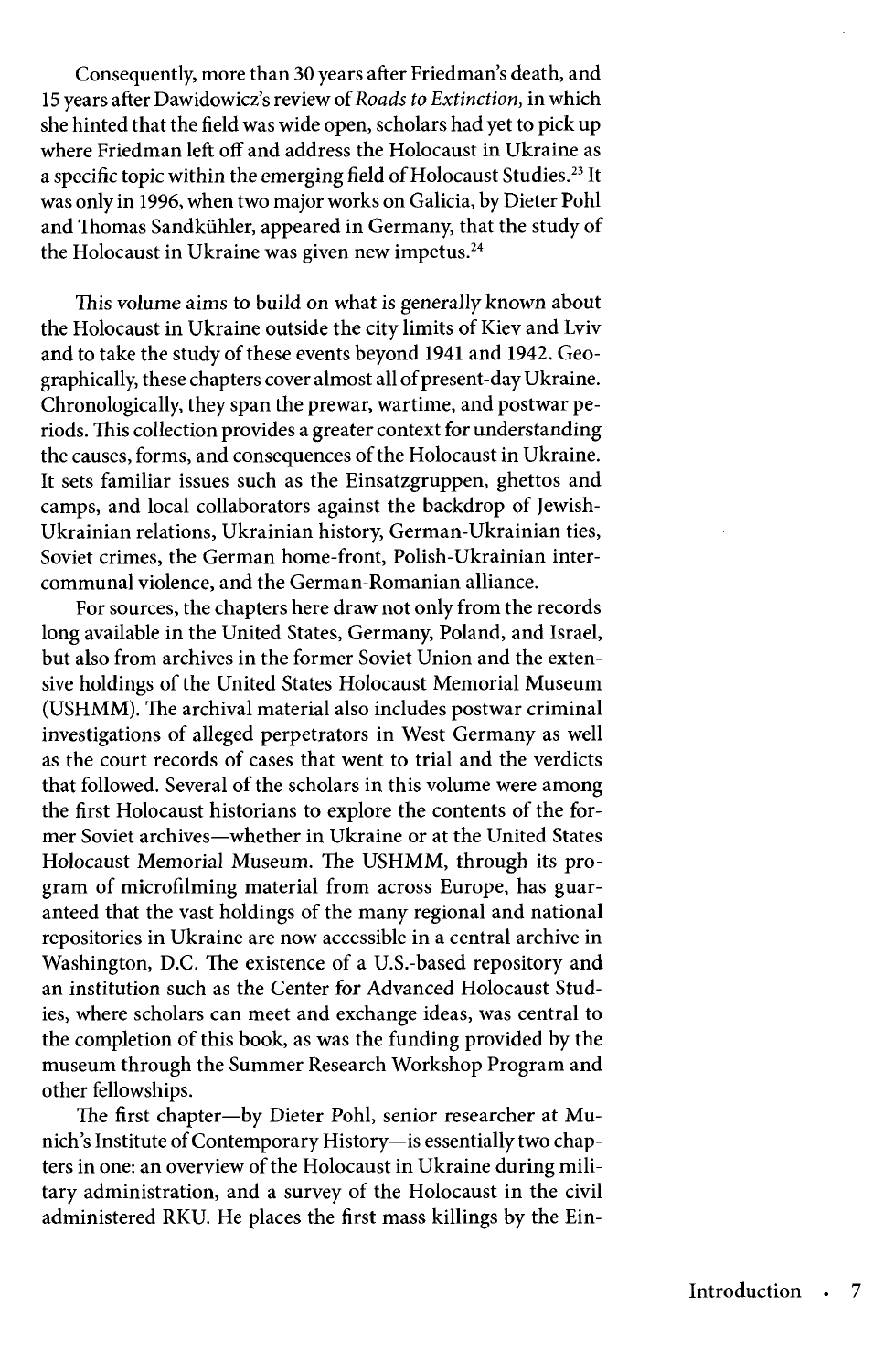

year's end there were almost no Jews left in the RKU; as one report put it, "Jewry. The cleansing of the territory is in its final stages."181 Only several thousand specialists considered essential to the war effort were left. In early April 1943, BdS Ukraine surveyed the KdS offices to learn how many Jews remained in the RKU. In the rear areas of the Wehrmacht forces in Ukraine, the surviving Jews numbered only in the hundreds. These Jews were soon murdered as well.<sup>182</sup>

The last large groups of Jewish victims in the RKU were not indigenous to Ukraine but had been deported there from Hungary and Romania. The great majority were Romanian Jews, mostly Jews who had made their way to the RKU from Bukovina or Transnistria and had been put to work on DG IV. These Jews were almost swept up in the ghetto liquidations in the summer of 1942, when police shot the inmates of a DG IV camp in Nemyriv on September 14, 1942. Most of these forced laborers, however, fell victim to the construction project's own contingent of Order Police between February 2 and 5, 1943. A key factor in determining which DG TV Jews to eliminate was the stage of completion of each construction zone.183 As late as October 1943, some construction zones were still exploiting Jewish forced laborers. A member of Organization Todt near Vinnytsia noted: "Even if poorly clothed, Jews are still very useful as workers."184 Only a few DG IV camps, among them Bratslav (in Transnistria), were liberated by the Red Army.

*Jews held in a ravine at Zdolbuniv, General Commissariat Volhynia-Podolia, shortly before their murder on October 14, 1942.* USHMM, courtesy of Instytut Pamieci Narodowej, Warsaw.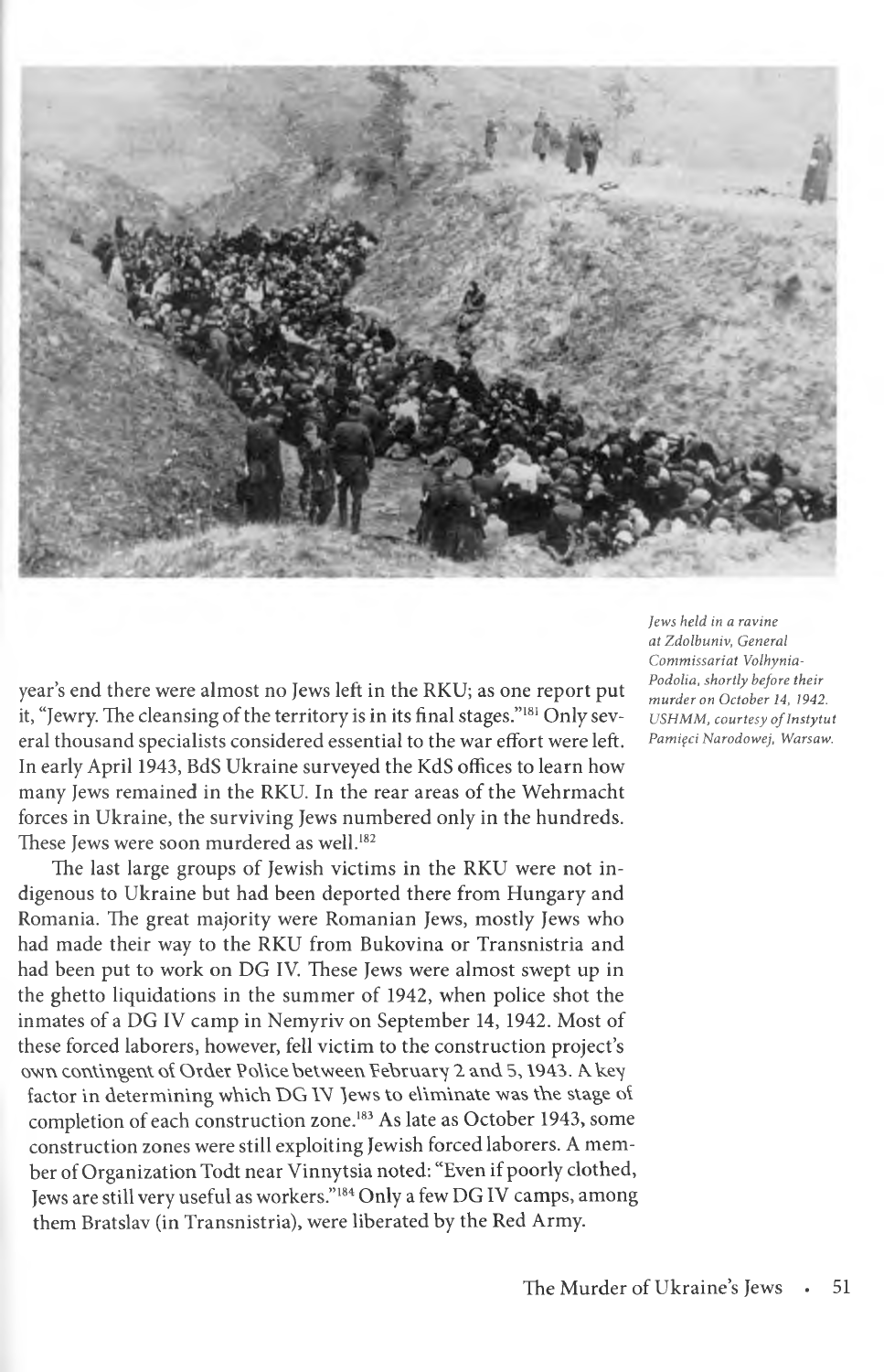

*Jews wearing circular badges (in contrast to the* **Star of David common in** *Western and Central Europe) walk through Kremenets, Volhynia. The coats and scarves suggest that the picture may have been taken* during the ghettoization of *the town's Jews, which took place on March 1, 1942. The ghetto was liquidated on August 18, 1942, in a shooting operation typical for this region of Ukraine. USHMM, courtesy oflnstytut Pami^ci Narodowej, Warsaw.*

ees with false Aryan papers (German identity documents, like Soviet but unlike Polish, specified nationality) and sent them to a fictitious branch of his company in Poltava, where they survived.109 A few Jews succeeded in impersonating Poles or Ukrainians from the beginning of the war and thereby avoided the ghetto. A few individuals were outside the open ghettos of the countryside during the liquidations and escaped after their families had been killed. Many Jews slipped away from the ghettos before liquidation, only to be betrayed by those they had paid to protect them.<sup>110</sup> The sense of vulnerability outside the ghetto meant that few Jews tried to escape before the liquidations began. Those who did escape the larger closed ghettoes such as Lutsk or Rivne were often children who hid themselves in attics during the liquidations, slipped out of the ghetto thereafter, and found shelter with Polish, Ukrainian, or Czech peasant families. Children could do useful work around the farm, aroused pity as orphans, were easier to hide, and were less unwilling than adults to convert to Christianity.<sup>111</sup>

A Jew who survived a ghetto's liquidation had to find shelter, food, and water, a task impossible without help. The law of the land was German and prescribed death not only to Jews but to those who hid them. Even without this draconian threat, most gentiles were cowed by Ger-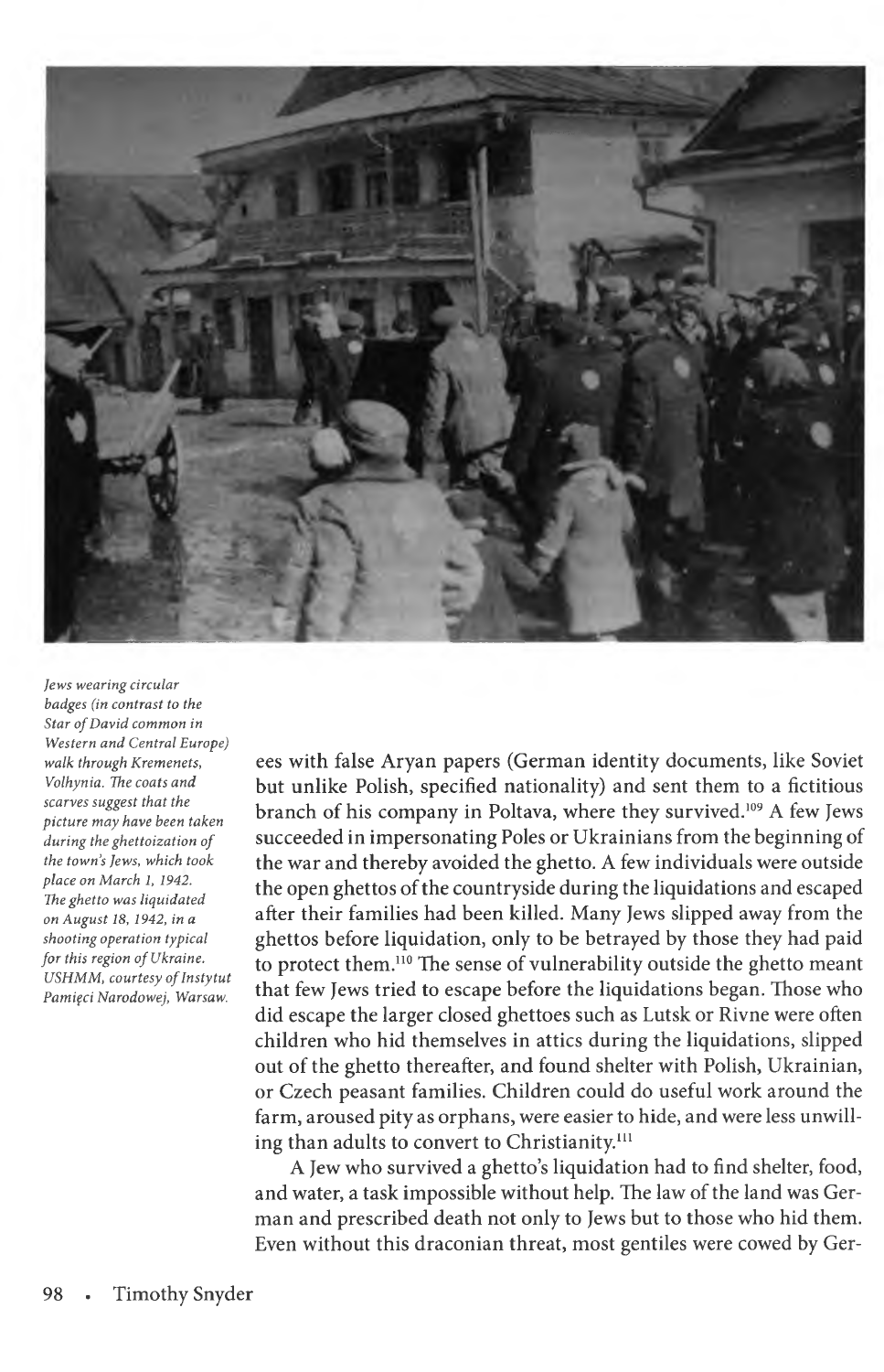

*This poster, an issue of the bulletin board newspaper Novi Visti from late 1943, bears the headline "to arm s." It dem onstrates how ideas shared by the Nazis and Galician Ukrainians converged during recruitment for the SS Volunteer Rifles Division Galicia. The poster combines written and graphic appeals to "annihilate the Judeo-Bolshevik monster," references to the 1932-1933*  $artificial$  famine in Soviet *Ukraine and the Gulag system, and patriotic appeals drawn from the poets Taras Shevchenko and Ivan Franko. A prose translation o f the lines in capital letters reads: .. and with the enem y's evil blood consecrate your freedom .. .'' and .. to attain fo r you, our native land, glory and freedom and honor!" Bundesarchiv.*

gan trying to rid Galicia of its Poles as well, killing at least 10,000 in the process.<sup>93</sup>

Jews trying to flee German persecution in Galicia were very much on their own during the first two years of the German occupation. After the Kovpak raid, they could hope to find shelter with Kovpak's raiders or with the revitalized local Polish or Ukrainian Communists. They did so not because they were Communists, but because a chance existed that the Communist partisans would accept them. Joining the nationalist Ukrainian partisans was not entirely out of the question, but very difficult. Many of UPA members and leaders, for example, were still convinced that "the Jews" supported the Bolsheviks. After all, Jews appeared to be joining only the Soviet partisans groups. Furthermore, nationalist Ukrainian partisans (like their Polish counterparts) were fighting for a nation-state, and one basic tenant common to both groups was the belief that it was optimal to have as few members of different nationalities as possible. Thus, very few Jews were able to join nationalist partisans—primarily those who could offer some needed form of skilled labor, i.e., doctors, tailors, shoemakers and the like. This issue also requires more research.

The OUN-B officially moderated its position toward Jews at its August 1943 conference and dispensed with other trappings of far-right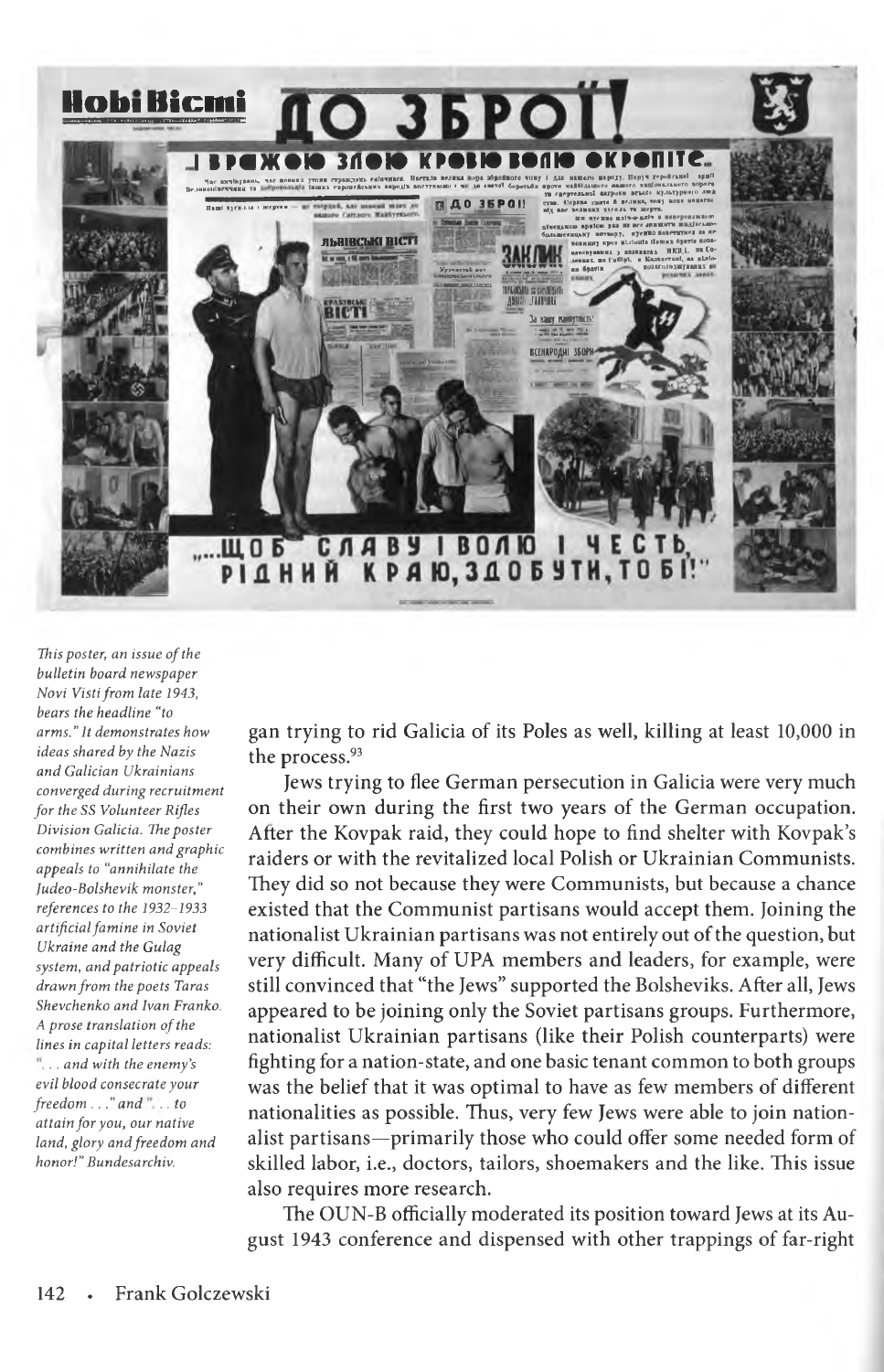## *Contributors*

RAY BRANDON (Editor) is a freelance editor, historian, translator, and researcher based in Berlin. A former editor at the *Frankfurter Allgemeine Zeitung, English Edition,* he has also lived and worked in Ukraine and Poland.

WENDY LOWER (Editor) is assistant professor of history at Towson University (Maryland) and research fellow at Ludwig Maximilian University, Munich. Her publications include *Nazi Empire-Building and the* Holocaust in Ukraine (2005) and articles in *German Studies Review*, Ho*locaust and Genocide Studies, and the Journal of Religion and Society.* 

ANDREJ ANGRICK is a historian, consultant, and researcher with the Hamburg Foundation for the Promotion of Science and Culture. He has published numerous articles about the Holocaust, served as co-editor of *Der Dienstkalender Heinrich Himmlers 1941/42* (1999), and co-author of *Die "Endlösung" in Riga: Ausbeutung und Vernichtung, 1941-1944.* His book *Besatzungspolitik und Massenmord: Die Einsatzgruppe D in der südlichen Sowjetunion 1941-1943* appeared in 2003.

OMER BARTOV is the John P. Birkelund Distinguished Professor of European History at Brown University. His books include *Hitler's Army: Soldiers, Nazis, and War in the Third Reich* (1991), *Murder in Our Midst: The Holocaust, Industrial Killing, and Representation* (1996), *Mirrors of Destruction: War, Genocide, and Modern Identity* (2000), *Germany's War and the Holocaust: Disputed Histories* (2003), and *The "Jew " in Cinema: From* The Golem *to* Don't Touch My Holocaust (2005). His new book, *Erased: Vanishing Traces o f Jewish Galicia in Present Day Ukraine,* was published in fall 2007.

KAREL C. BERKHOFF is associate professor, Center for Holocaust and Genocide Studies, an organization of the University of Amsterdam and the Royal Netherlands Academy of Arts and Sciences. His articles have appeared in *Jahrbücher für Geschichte Osteuropas, Holocaust and Genocide Studies, Kritika, the Slavonic and East European Review,* and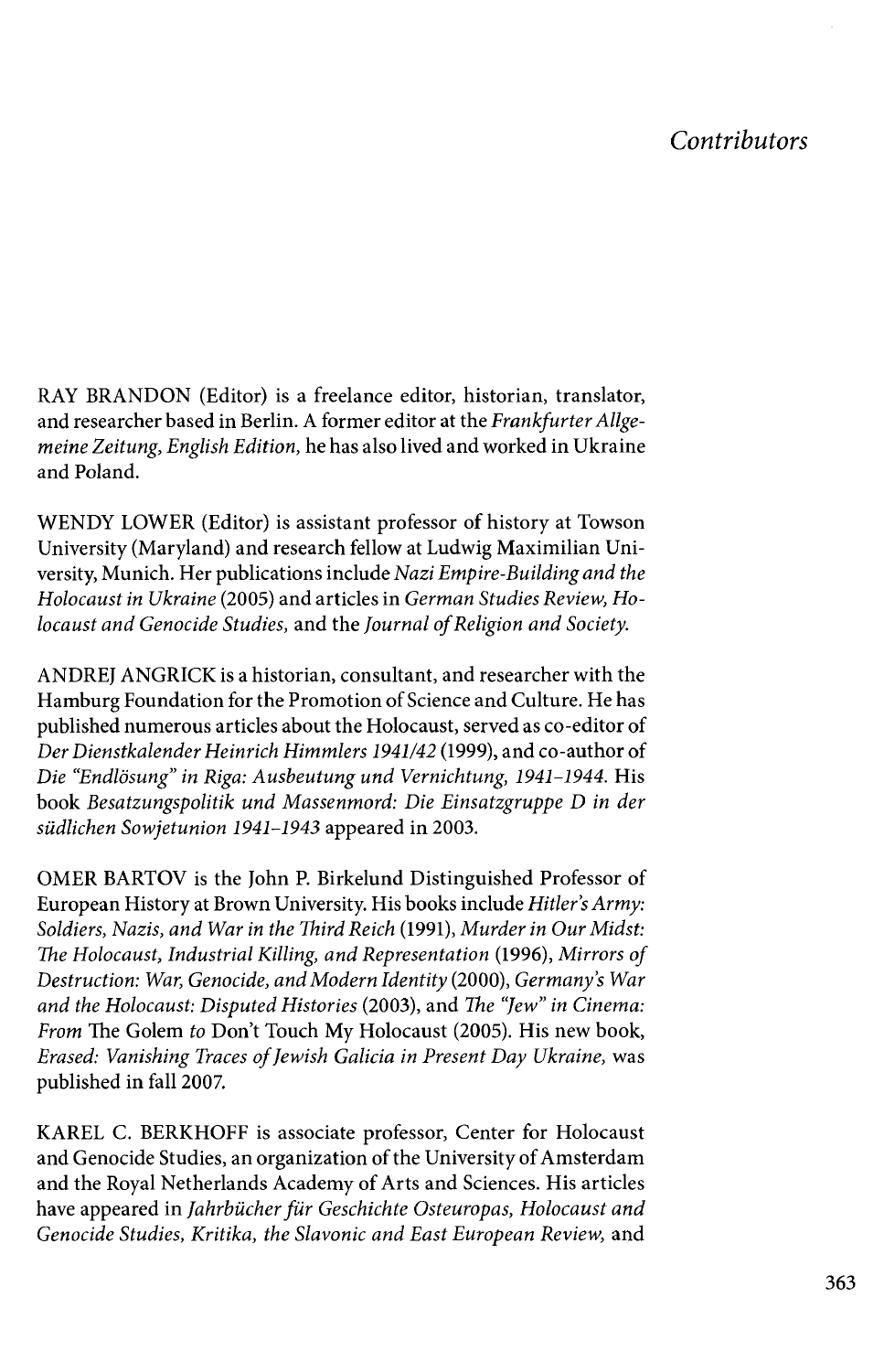*Harvard Ukrainian Studies.* His book *Harvest o f Despair: Life and Death in Ukraine under Nazi Rule* (2004) was awarded the Wiener Library's Fraenkel Prize for Contemporary History, Category A.

MARTIN DEAN is an applied research scholar at the United States Holocaust Memorial Museum's Center for Advanced Holocaust Studies and author of *Collaboration in the Holocaust: Crimes of the Local Police in Belorussia and Ukraine, 1941-44.* Before joining the Museum, he was senior historian for the Metropolitan Police War Crimes Unit in London. He has worked on war crimes trials in Australia, Great Britain, and Germany.

DENNIS DELETANT is professor of Romanian studies at the School of Slavonic and East European Studies, University College, London, and at the University of Amsterdam and author of several books on modern Romanian history. His recent work on the Holocaust in Romania includes *Hitler's Forgotten Ally: Ion Antonescu and his Regime, Romania 1940-44* (2006).

FRANK GOLCZEWSKI, professor of East European history at the University of Hamburg, is author of *Deutsche und Ukrainer 1914-1939* (forthcoming) and *Polnisch-jüdische Beziehungen: 1881-1922* (1981). He has written numerous articles on Ukraine, was editor of the collection *Die Geschichte der Ukraine* (1993), and is co-editor of the journal *Jahrbücher fü r Geschichte Osteuropas.*

ALEXANDER KRUGLOV of Kharkiv is the author and editor of numerous books and articles about the Holocaust in Ukraine. His most recent works published in Ukrainian include *The Encyclopedia of the Holocaust: A Jewish Encyclopedia of Ukraine* (2000), *The Catastrophe* of Ukrainian Jewry, 1941-1944, An Encyclopedic Directory (2001), Collection of Documents and Materials about the Nazi Destruction of the *Jews of Ukraine in 1941-1944 (2002), The Chronicle of the Holocaust in Ukraine* (2004), and *The Losses Suffered by Ukrainian Jews in 1941-1944* (2005).

DIETER POHL is senior researcher at the Institute of Contemporary History in Munich and adjunct lecturer at Ludwig Maximilian University Munich. He has published widely on the Holocaust in Poland and Ukraine. His books include *Nationalsozialistische Judenverfolgung in Ostgalizien, 1941-1944* (1996); *Holocaust; Verfolgung und Massenmord in der NS-Zeit* (2000); and *Die Herrschaft der Wehrmach: Deutsche M ilitärbesatzung und einheim ische Bevölkerung in der Sowjetunion 1941-1944* (2007). He was also a co-editor of *Der Dienstkalender Heinrich Himmlers 1941/42* (1999).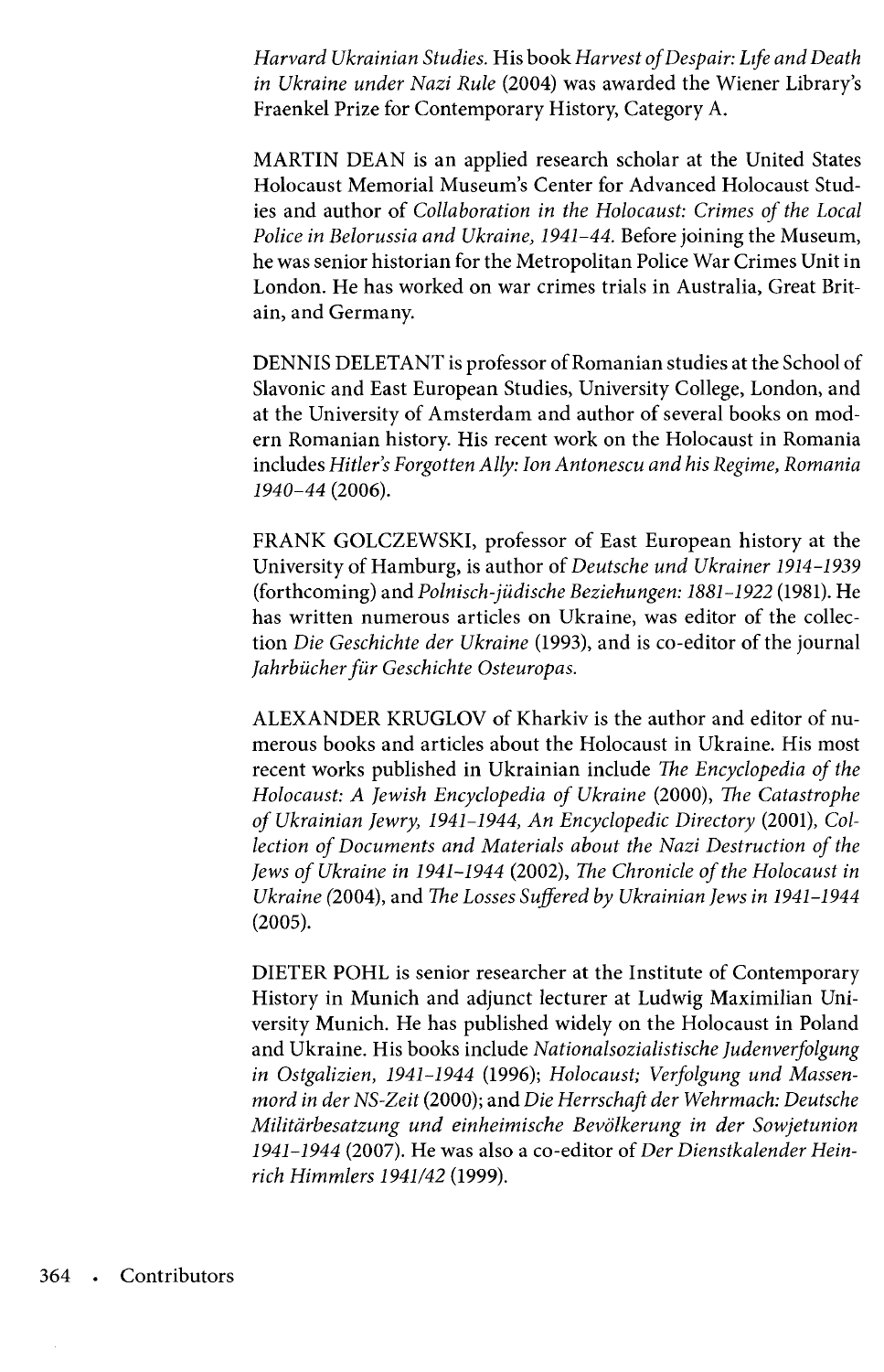TIMOTHY SNYDER is professor of history at Yale University and author most recently of *Sketches from a Secret War: A Polish Artist's Mission to Liberate Soviet Ukraine,* a biography of the interwar politician Henryk Jozewski. His 2003 book, *The Reconstruction of Nations: Poland*, *Lithuania, Ukraine, Belarus, 1569-1999,* earned him the American Historical Association's George Louis Beer Prize. His first book, *Nationalism, Marxism, and Modern Central Europe: A Biography of Kazimierz Kelles-Krauz,* appeared in 1998.